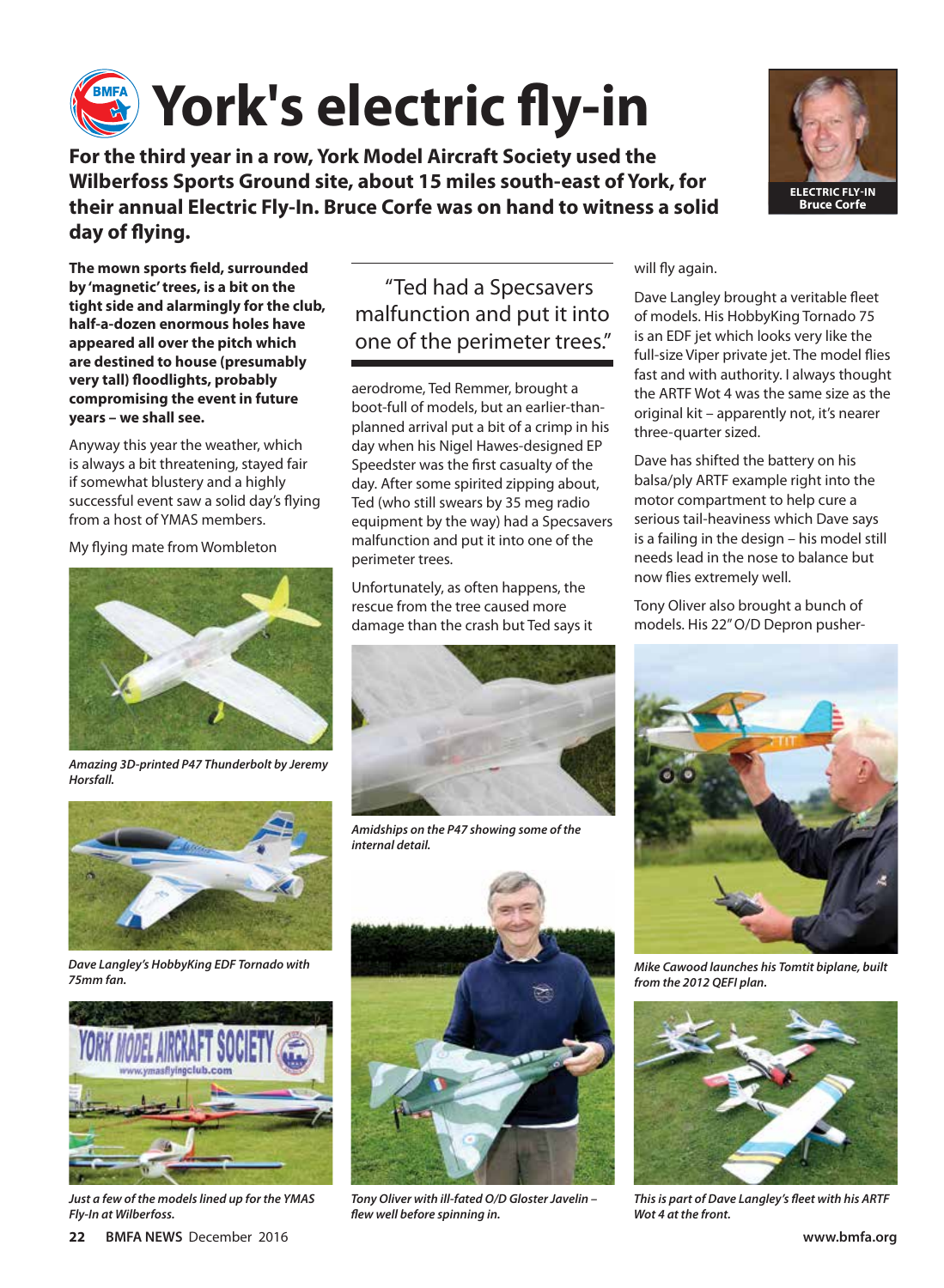prop Gloster Javelin was first off, and the little scale model flew very well – Tony has plans available, drawn from enlarged 3-views. It was very stable despite having no dihedral. The model has been re-motored since last year and has improved performance, still on a 10A ESC and 800mAh 2S LiPos.

## **'Glueable'**

Tony's scale Lightning uses the same kit and flies as well as the Javelin. Unfortunately Tony pushed the envelope a bit too far with the Javelin and it failed to pull out of a stall-turn and spun in with insufficient height to pull out, in the very turbulent lee of the perimeter trees, ending in a heap of bits – 'glueable,' says Tony. His bright orange Multiplex Funjet has a 400W Keda motor on 3S 2200mAh LiPos and a 5x5 prop – the little foamy has been clocked at 119mph. The finish was achieved by sanding and acrylic



*Richard Haynes' larger aerobat, a Sebart Angel S.*

# "Jeremy Horsfall's P47 Thunderbolt is entirely 3D printed using PLA filament."

spray.

Mike Cawood's Tomtit biplane is built from the 2012 QEFI plan. I thought it looked familiar and a search showed that it is based on the rubber-powered sports biplane Tomtit kit from the Frog Senior Series. The Senior series was a range of models of near scale design and appearance representing popular full size sports planes, all approximately 18" span.

This attractive range of six models was sold between 1953 and 1969. The Tomtit was the only biplane in the range. Mike's model flew very well on 100 watts but the level of power, whilst entirely



*Two more large aerobatic ships which graced the Wilberfoss skies – built-up Pitts Python and MX5.*



*Paul McLean's Avro 707A is constructed from glass-covered Depron foam.*



*Richard Haynes has been flying his FMS F3A Explorer for only one year.*



**www.bmfa.org** December 2016 **BMFA NEWS 23** *The Tomtit is scaled up from the Frog kit from the 50s and has classic vintage lines.*



*Dave Sanderson's impressive heli – a futuristic Italian SAB Goblin 570.*



*The foam Explorer in action.*



*Paul McLean's other delta offering, his ARTF Stryker.*



*The 707A (Vulcan test-bed) made lots of sound and fury on the ground but wouldn't budge.*



*Also from Tony Oliver – brilliant orange Fun Jet – fast and furious!*